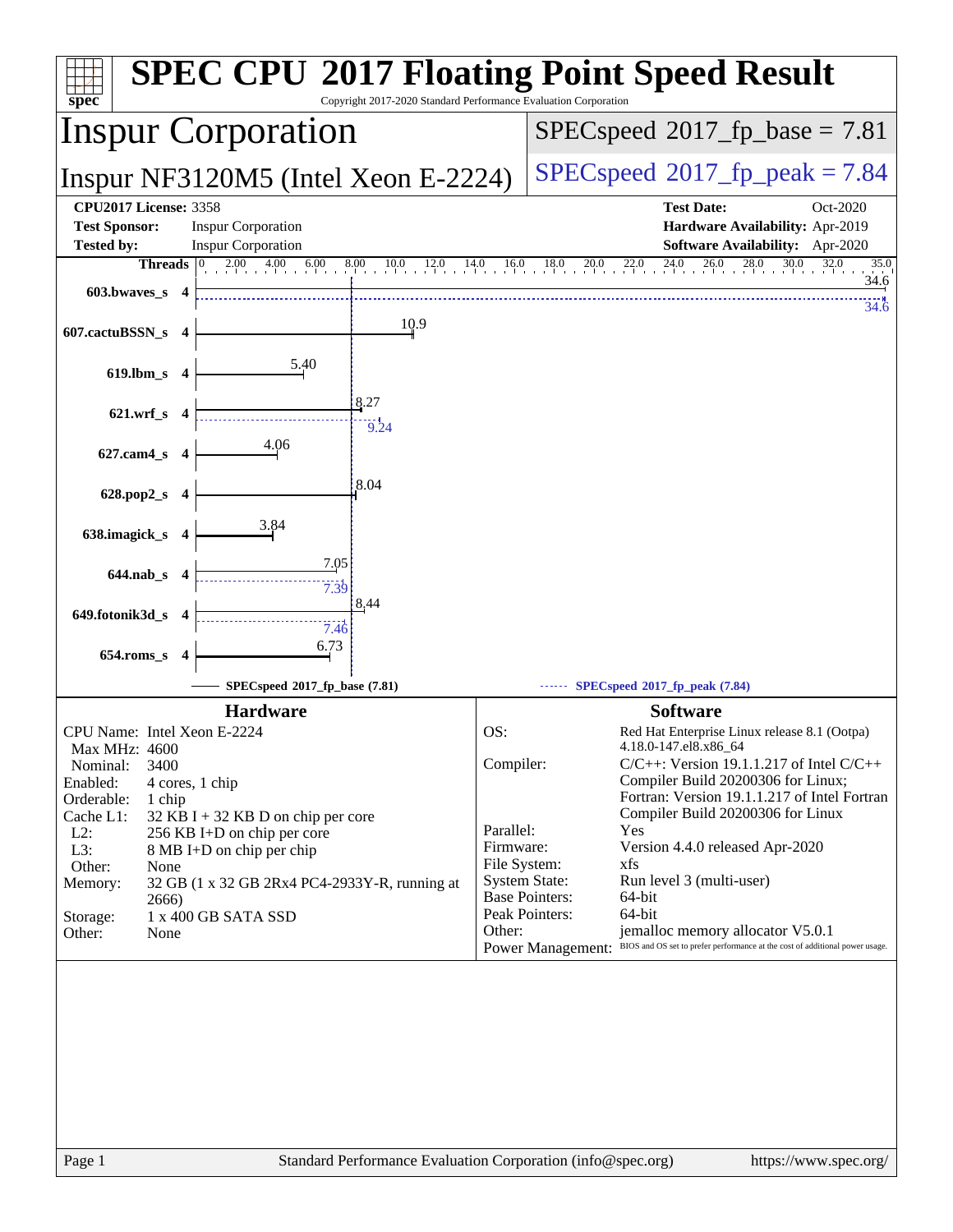#### **[spec](http://www.spec.org/) [SPEC CPU](http://www.spec.org/auto/cpu2017/Docs/result-fields.html#SPECCPU2017FloatingPointSpeedResult)[2017 Floating Point Speed Result](http://www.spec.org/auto/cpu2017/Docs/result-fields.html#SPECCPU2017FloatingPointSpeedResult)** Copyright 2017-2020 Standard Performance Evaluation Corporation Inspur Corporation Inspur NF3120M5 (Intel Xeon E-2224)  $|SPECspeed^{\circ}2017_fp_peak = 7.84$  $|SPECspeed^{\circ}2017_fp_peak = 7.84$  $|SPECspeed^{\circ}2017_fp_peak = 7.84$  $|SPECspeed^{\circ}2017_fp_peak = 7.84$  $|SPECspeed^{\circ}2017_fp_peak = 7.84$  $SPECspeed^{\circledcirc}2017$  $SPECspeed^{\circledcirc}2017$  fp base = 7.81 **[CPU2017 License:](http://www.spec.org/auto/cpu2017/Docs/result-fields.html#CPU2017License)** 3358 **[Test Date:](http://www.spec.org/auto/cpu2017/Docs/result-fields.html#TestDate)** Oct-2020 **[Test Sponsor:](http://www.spec.org/auto/cpu2017/Docs/result-fields.html#TestSponsor)** Inspur Corporation **[Hardware Availability:](http://www.spec.org/auto/cpu2017/Docs/result-fields.html#HardwareAvailability)** Apr-2019 **[Tested by:](http://www.spec.org/auto/cpu2017/Docs/result-fields.html#Testedby)** Inspur Corporation **[Software Availability:](http://www.spec.org/auto/cpu2017/Docs/result-fields.html#SoftwareAvailability)** Apr-2020 **[Results Table](http://www.spec.org/auto/cpu2017/Docs/result-fields.html#ResultsTable) [Benchmark](http://www.spec.org/auto/cpu2017/Docs/result-fields.html#Benchmark) [Threads](http://www.spec.org/auto/cpu2017/Docs/result-fields.html#Threads) [Seconds](http://www.spec.org/auto/cpu2017/Docs/result-fields.html#Seconds) [Ratio](http://www.spec.org/auto/cpu2017/Docs/result-fields.html#Ratio) [Seconds](http://www.spec.org/auto/cpu2017/Docs/result-fields.html#Seconds) [Ratio](http://www.spec.org/auto/cpu2017/Docs/result-fields.html#Ratio) [Seconds](http://www.spec.org/auto/cpu2017/Docs/result-fields.html#Seconds) [Ratio](http://www.spec.org/auto/cpu2017/Docs/result-fields.html#Ratio) Base [Threads](http://www.spec.org/auto/cpu2017/Docs/result-fields.html#Threads) [Seconds](http://www.spec.org/auto/cpu2017/Docs/result-fields.html#Seconds) [Ratio](http://www.spec.org/auto/cpu2017/Docs/result-fields.html#Ratio) [Seconds](http://www.spec.org/auto/cpu2017/Docs/result-fields.html#Seconds) [Ratio](http://www.spec.org/auto/cpu2017/Docs/result-fields.html#Ratio) [Seconds](http://www.spec.org/auto/cpu2017/Docs/result-fields.html#Seconds) [Ratio](http://www.spec.org/auto/cpu2017/Docs/result-fields.html#Ratio) Peak** [603.bwaves\\_s](http://www.spec.org/auto/cpu2017/Docs/benchmarks/603.bwaves_s.html) 4 1704 34.6 1705 34.6 **[1704](http://www.spec.org/auto/cpu2017/Docs/result-fields.html#Median) [34.6](http://www.spec.org/auto/cpu2017/Docs/result-fields.html#Median)** 4 1705 34.6 **[1706](http://www.spec.org/auto/cpu2017/Docs/result-fields.html#Median) [34.6](http://www.spec.org/auto/cpu2017/Docs/result-fields.html#Median)** 1710 34.5 [607.cactuBSSN\\_s](http://www.spec.org/auto/cpu2017/Docs/benchmarks/607.cactuBSSN_s.html) 4 1524 10.9 **[1525](http://www.spec.org/auto/cpu2017/Docs/result-fields.html#Median) [10.9](http://www.spec.org/auto/cpu2017/Docs/result-fields.html#Median)** 1535 10.9 4 1524 10.9 **[1525](http://www.spec.org/auto/cpu2017/Docs/result-fields.html#Median) [10.9](http://www.spec.org/auto/cpu2017/Docs/result-fields.html#Median)** 1535 10.9 [619.lbm\\_s](http://www.spec.org/auto/cpu2017/Docs/benchmarks/619.lbm_s.html) 4 **[970](http://www.spec.org/auto/cpu2017/Docs/result-fields.html#Median) [5.40](http://www.spec.org/auto/cpu2017/Docs/result-fields.html#Median)** 971 5.40 970 5.40 4 **[970](http://www.spec.org/auto/cpu2017/Docs/result-fields.html#Median) [5.40](http://www.spec.org/auto/cpu2017/Docs/result-fields.html#Median)** 971 5.40 970 5.40 [621.wrf\\_s](http://www.spec.org/auto/cpu2017/Docs/benchmarks/621.wrf_s.html) 4 **[1599](http://www.spec.org/auto/cpu2017/Docs/result-fields.html#Median) [8.27](http://www.spec.org/auto/cpu2017/Docs/result-fields.html#Median)** 1601 8.26 1586 8.34 4 1441 9.18 **[1431](http://www.spec.org/auto/cpu2017/Docs/result-fields.html#Median) [9.24](http://www.spec.org/auto/cpu2017/Docs/result-fields.html#Median)** 1431 9.25 [627.cam4\\_s](http://www.spec.org/auto/cpu2017/Docs/benchmarks/627.cam4_s.html) 4 2181 4.06 **[2181](http://www.spec.org/auto/cpu2017/Docs/result-fields.html#Median) [4.06](http://www.spec.org/auto/cpu2017/Docs/result-fields.html#Median)** 2183 4.06 4 2181 4.06 **[2181](http://www.spec.org/auto/cpu2017/Docs/result-fields.html#Median) [4.06](http://www.spec.org/auto/cpu2017/Docs/result-fields.html#Median)** 2183 4.06 [628.pop2\\_s](http://www.spec.org/auto/cpu2017/Docs/benchmarks/628.pop2_s.html) 4 1482 8.01 1476 8.04 **[1477](http://www.spec.org/auto/cpu2017/Docs/result-fields.html#Median) [8.04](http://www.spec.org/auto/cpu2017/Docs/result-fields.html#Median)** 4 1482 8.01 1476 8.04 **[1477](http://www.spec.org/auto/cpu2017/Docs/result-fields.html#Median) [8.04](http://www.spec.org/auto/cpu2017/Docs/result-fields.html#Median)** [638.imagick\\_s](http://www.spec.org/auto/cpu2017/Docs/benchmarks/638.imagick_s.html) 4 3758 3.84 3738 3.86 **[3753](http://www.spec.org/auto/cpu2017/Docs/result-fields.html#Median) [3.84](http://www.spec.org/auto/cpu2017/Docs/result-fields.html#Median)** 4 3758 3.84 3738 3.86 **[3753](http://www.spec.org/auto/cpu2017/Docs/result-fields.html#Median) [3.84](http://www.spec.org/auto/cpu2017/Docs/result-fields.html#Median)** [644.nab\\_s](http://www.spec.org/auto/cpu2017/Docs/benchmarks/644.nab_s.html) 4 **[2479](http://www.spec.org/auto/cpu2017/Docs/result-fields.html#Median) [7.05](http://www.spec.org/auto/cpu2017/Docs/result-fields.html#Median)** 2479 7.05 2480 7.04 4 2363 7.39 **[2363](http://www.spec.org/auto/cpu2017/Docs/result-fields.html#Median) [7.39](http://www.spec.org/auto/cpu2017/Docs/result-fields.html#Median)** 2364 7.39 [649.fotonik3d\\_s](http://www.spec.org/auto/cpu2017/Docs/benchmarks/649.fotonik3d_s.html) 4 1081 8.43 **[1080](http://www.spec.org/auto/cpu2017/Docs/result-fields.html#Median) [8.44](http://www.spec.org/auto/cpu2017/Docs/result-fields.html#Median)** 1080 8.44 4 **[1223](http://www.spec.org/auto/cpu2017/Docs/result-fields.html#Median) [7.46](http://www.spec.org/auto/cpu2017/Docs/result-fields.html#Median)** 1222 7.46 1225 7.44 [654.roms\\_s](http://www.spec.org/auto/cpu2017/Docs/benchmarks/654.roms_s.html) 4 2341 6.73 **[2341](http://www.spec.org/auto/cpu2017/Docs/result-fields.html#Median) [6.73](http://www.spec.org/auto/cpu2017/Docs/result-fields.html#Median)** 2340 6.73 4 2341 6.73 **[2341](http://www.spec.org/auto/cpu2017/Docs/result-fields.html#Median) [6.73](http://www.spec.org/auto/cpu2017/Docs/result-fields.html#Median)** 2340 6.73 **[SPECspeed](http://www.spec.org/auto/cpu2017/Docs/result-fields.html#SPECspeed2017fpbase)[2017\\_fp\\_base =](http://www.spec.org/auto/cpu2017/Docs/result-fields.html#SPECspeed2017fpbase) 7.81 [SPECspeed](http://www.spec.org/auto/cpu2017/Docs/result-fields.html#SPECspeed2017fppeak)[2017\\_fp\\_peak =](http://www.spec.org/auto/cpu2017/Docs/result-fields.html#SPECspeed2017fppeak) 7.84** Results appear in the [order in which they were run.](http://www.spec.org/auto/cpu2017/Docs/result-fields.html#RunOrder) Bold underlined text [indicates a median measurement](http://www.spec.org/auto/cpu2017/Docs/result-fields.html#Median). **[Submit Notes](http://www.spec.org/auto/cpu2017/Docs/result-fields.html#SubmitNotes)**

 The numactl mechanism was used to bind copies to processors. The config file option 'submit' was used to generate numactl commands to bind each copy to a specific processor. For details, please see the config file.

# **[Operating System Notes](http://www.spec.org/auto/cpu2017/Docs/result-fields.html#OperatingSystemNotes)**

 Stack size set to unlimited using "ulimit -s unlimited" SCALING\_GOVERNOR set to Performance

# **[Environment Variables Notes](http://www.spec.org/auto/cpu2017/Docs/result-fields.html#EnvironmentVariablesNotes)**

```
Environment variables set by runcpu before the start of the run:
KMP_AFFINITY = "granularity=fine,compact"
LD LIBRARY PATH = "/home/CPU2017/lib/intel64:/home/CPU2017/je5.0.1-64"
MALLOC_CONF = "retain:true"
OMP_STACKSIZE = "192M"
```
## **[General Notes](http://www.spec.org/auto/cpu2017/Docs/result-fields.html#GeneralNotes)**

 Binaries compiled on a system with 1x Intel Core i9-7980XE CPU + 64GB RAM memory using Redhat Enterprise Linux 8.0 Transparent Huge Pages enabled by default Prior to runcpu invocation Filesystem page cache synced and cleared with: sync; echo 3> /proc/sys/vm/drop\_caches

|        | (Continued on next page)                                    |                       |
|--------|-------------------------------------------------------------|-----------------------|
| Page 2 | Standard Performance Evaluation Corporation (info@spec.org) | https://www.spec.org/ |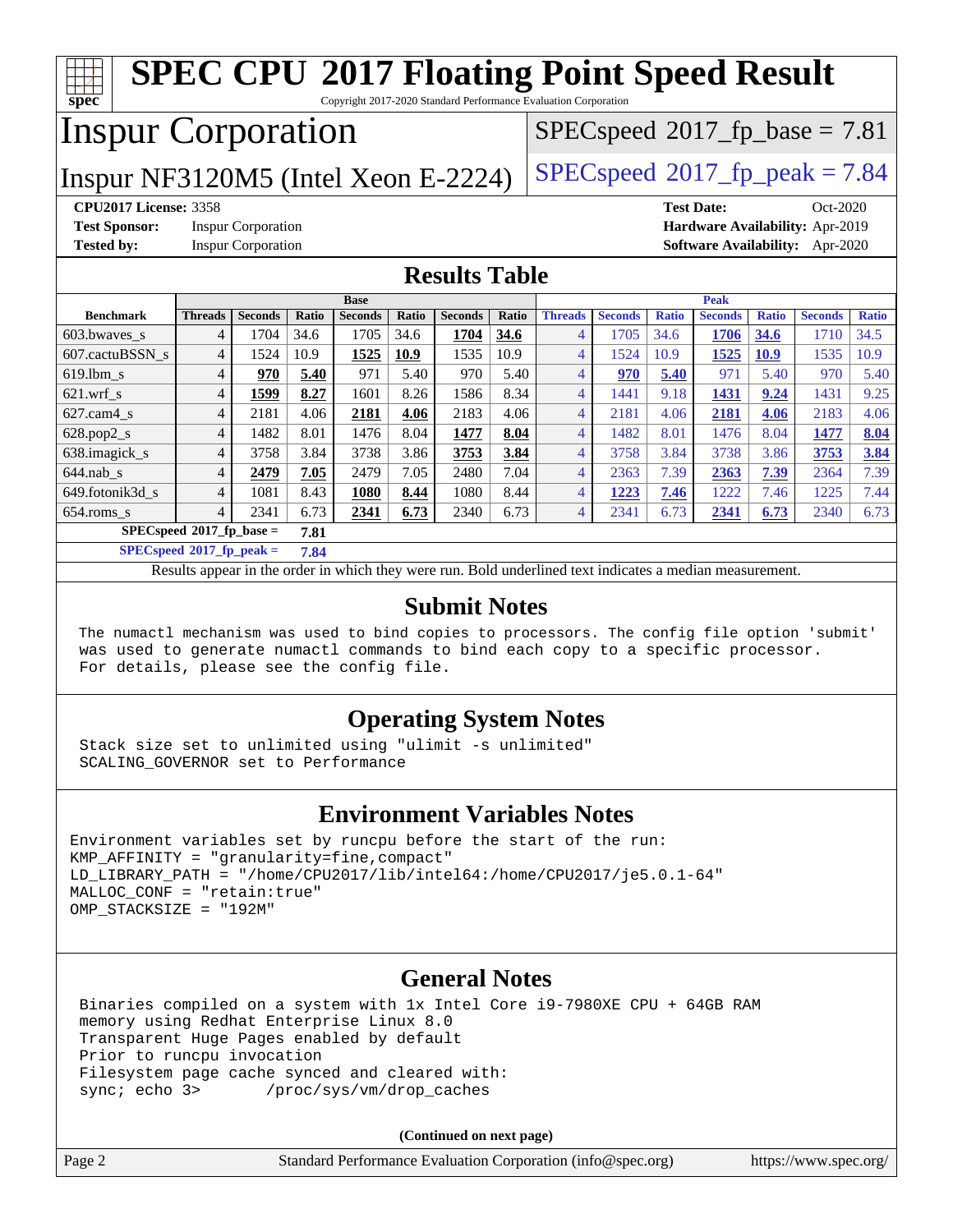#### Page 3 Standard Performance Evaluation Corporation [\(info@spec.org\)](mailto:info@spec.org) <https://www.spec.org/> **[spec](http://www.spec.org/) [SPEC CPU](http://www.spec.org/auto/cpu2017/Docs/result-fields.html#SPECCPU2017FloatingPointSpeedResult)[2017 Floating Point Speed Result](http://www.spec.org/auto/cpu2017/Docs/result-fields.html#SPECCPU2017FloatingPointSpeedResult)** Copyright 2017-2020 Standard Performance Evaluation Corporation Inspur Corporation Inspur NF3120M5 (Intel Xeon E-2224)  $|SPECspeed^{\circ}2017_fp_peak = 7.84$  $|SPECspeed^{\circ}2017_fp_peak = 7.84$  $|SPECspeed^{\circ}2017_fp_peak = 7.84$  $|SPECspeed^{\circ}2017_fp_peak = 7.84$  $|SPECspeed^{\circ}2017_fp_peak = 7.84$  $SPECspeed^{\circledcirc}2017$  $SPECspeed^{\circledcirc}2017$  fp base = 7.81 **[CPU2017 License:](http://www.spec.org/auto/cpu2017/Docs/result-fields.html#CPU2017License)** 3358 **[Test Date:](http://www.spec.org/auto/cpu2017/Docs/result-fields.html#TestDate)** Oct-2020 **[Test Sponsor:](http://www.spec.org/auto/cpu2017/Docs/result-fields.html#TestSponsor)** Inspur Corporation **[Hardware Availability:](http://www.spec.org/auto/cpu2017/Docs/result-fields.html#HardwareAvailability)** Apr-2019 **[Tested by:](http://www.spec.org/auto/cpu2017/Docs/result-fields.html#Testedby)** Inspur Corporation **[Software Availability:](http://www.spec.org/auto/cpu2017/Docs/result-fields.html#SoftwareAvailability)** Apr-2020 **[General Notes \(Continued\)](http://www.spec.org/auto/cpu2017/Docs/result-fields.html#GeneralNotes)** runcpu command invoked through numactl i.e.: numactl --interleave=all runcpu <etc> Yes: The test sponsor attests, as of date of publication, that CVE-2017-5754 (Meltdown) is mitigated in the system as tested and documented. Yes: The test sponsor attests, as of date of publication, that CVE-2017-5753 (Spectre variant 1) is mitigated in the system as tested and documented. Yes: The test sponsor attests, as of date of publication, that CVE-2017-5715 (Spectre variant 2) is mitigated in the system as tested and documented. jemalloc, a general purpose malloc implementation built with the RedHat Enterprise 7.5, and the system compiler gcc 4.8.5; sources available from jemalloc.net or <https://github.com/jemalloc/jemalloc/releases> **[Platform Notes](http://www.spec.org/auto/cpu2017/Docs/result-fields.html#PlatformNotes)** BIOS configuration: ENERGY\_PERF\_BIAS\_CFG mode set to Performance VT Support set to Disable Sysinfo program /home/CPU2017/bin/sysinfo Rev: r6365 of 2019-08-21 295195f888a3d7edb1e6e46a485a0011 running on localhost.localdomain Fri Jun 22 07:13:19 2018 SUT (System Under Test) info as seen by some common utilities. For more information on this section, see <https://www.spec.org/cpu2017/Docs/config.html#sysinfo> From /proc/cpuinfo model name : Intel(R) Xeon(R) E-2224 CPU @ 3.40GHz 1 "physical id"s (chips) 4 "processors" cores, siblings (Caution: counting these is hw and system dependent. The following excerpts from /proc/cpuinfo might not be reliable. Use with caution.) cpu cores : 4 siblings : 4 physical 0: cores 0 1 2 3 From lscpu: Architecture: x86\_64 CPU op-mode(s): 32-bit, 64-bit Byte Order: Little Endian  $CPU(s):$  4 On-line CPU(s) list: 0-3 **(Continued on next page)**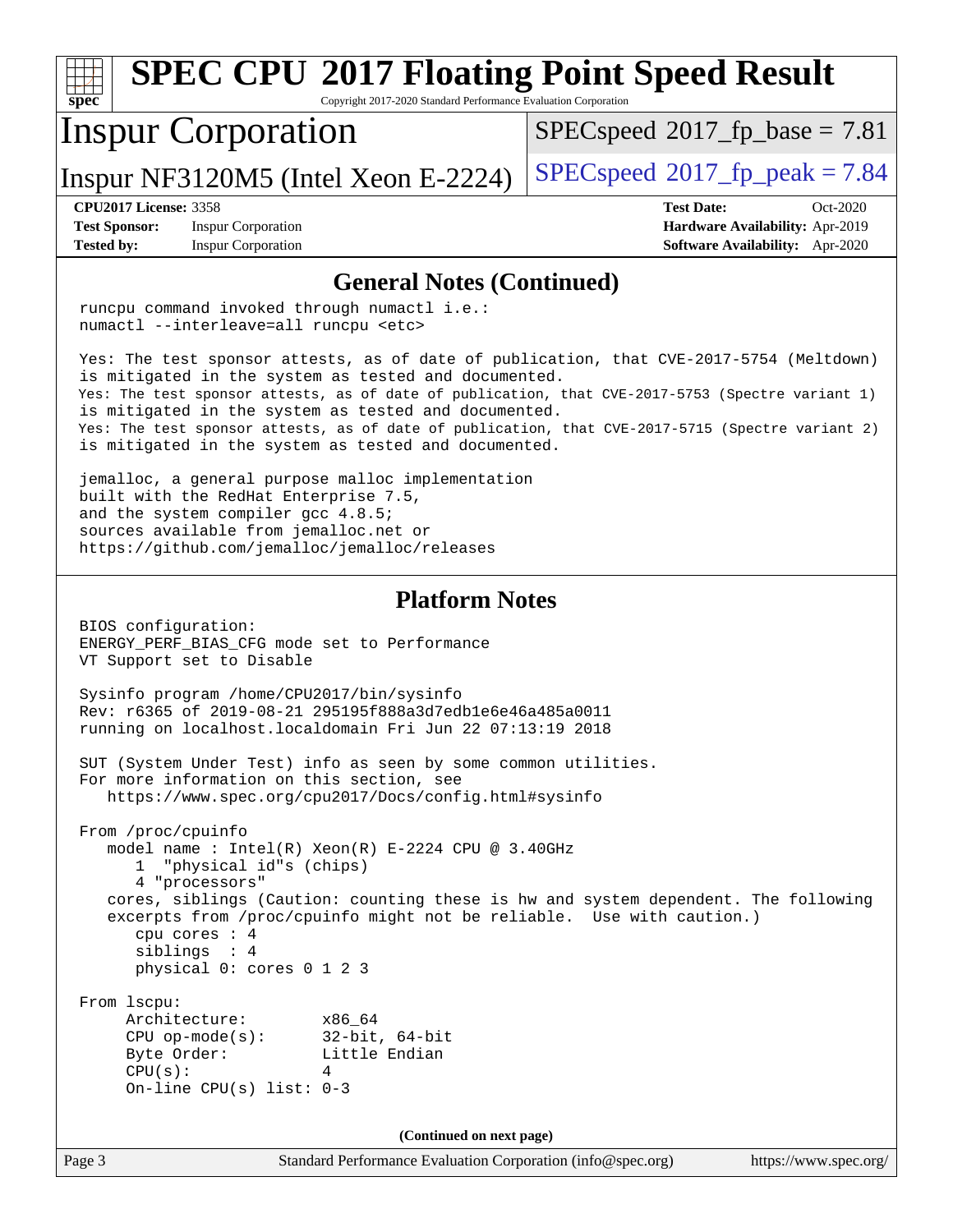| spec <sup>®</sup>                                 | Copyright 2017-2020 Standard Performance Evaluation Corporation | <b>SPEC CPU®2017 Floating Point Speed Result</b>                                                                                                                          |                       |
|---------------------------------------------------|-----------------------------------------------------------------|---------------------------------------------------------------------------------------------------------------------------------------------------------------------------|-----------------------|
| <b>Inspur Corporation</b>                         |                                                                 | $SPEC speed^{\circ}2017\_fp\_base = 7.81$                                                                                                                                 |                       |
| Inspur NF3120M5 (Intel Xeon E-2224)               |                                                                 | $SPEC speed^{\circ}2017\_fp\_peak = 7.84$                                                                                                                                 |                       |
| <b>CPU2017 License: 3358</b>                      |                                                                 | <b>Test Date:</b>                                                                                                                                                         | Oct-2020              |
| <b>Test Sponsor:</b><br><b>Inspur Corporation</b> |                                                                 | Hardware Availability: Apr-2019                                                                                                                                           |                       |
| <b>Tested by:</b><br><b>Inspur Corporation</b>    |                                                                 | <b>Software Availability:</b> Apr-2020                                                                                                                                    |                       |
|                                                   |                                                                 |                                                                                                                                                                           |                       |
|                                                   | <b>Platform Notes (Continued)</b>                               |                                                                                                                                                                           |                       |
| Thread( $s$ ) per core:                           | 1                                                               |                                                                                                                                                                           |                       |
| Core(s) per socket:                               | 4                                                               |                                                                                                                                                                           |                       |
| Socket(s):                                        | 1                                                               |                                                                                                                                                                           |                       |
| NUMA $node(s):$                                   | $\mathbf{1}$                                                    |                                                                                                                                                                           |                       |
| Vendor ID:                                        | GenuineIntel                                                    |                                                                                                                                                                           |                       |
| CPU family:                                       | 6                                                               |                                                                                                                                                                           |                       |
| Model:                                            | 158                                                             |                                                                                                                                                                           |                       |
| Model name:                                       | $Intel(R) Xeon(R) E-2224 CPU @ 3.40GHz$                         |                                                                                                                                                                           |                       |
| Stepping:                                         | 10                                                              |                                                                                                                                                                           |                       |
| CPU MHz:<br>CPU max MHz:                          | 800.006<br>3400.0000                                            |                                                                                                                                                                           |                       |
| CPU min MHz:                                      | 800.0000                                                        |                                                                                                                                                                           |                       |
| BogoMIPS:                                         | 6816.00                                                         |                                                                                                                                                                           |                       |
| Virtualization:                                   | $VT - x$                                                        |                                                                                                                                                                           |                       |
| L1d cache:                                        | 32K                                                             |                                                                                                                                                                           |                       |
| Lli cache:                                        | 32K                                                             |                                                                                                                                                                           |                       |
| L2 cache:                                         | 256K                                                            |                                                                                                                                                                           |                       |
| L3 cache:                                         | 8192K                                                           |                                                                                                                                                                           |                       |
| NUMA node0 CPU(s):                                | $0 - 3$                                                         |                                                                                                                                                                           |                       |
| Flaqs:                                            |                                                                 | fpu vme de pse tsc msr pae mce cx8 apic sep mtrr pge mca cmov                                                                                                             |                       |
|                                                   |                                                                 | pat pse36 clflush dts acpi mmx fxsr sse sse2 ss ht tm pbe syscall nx pdpelgb rdtscp                                                                                       |                       |
|                                                   |                                                                 | lm constant_tsc art arch_perfmon pebs bts rep_good nopl xtopology nonstop_tsc cpuid                                                                                       |                       |
|                                                   |                                                                 | aperfmperf tsc_known_freq pni pclmulqdq dtes64 monitor ds_cpl vmx smx est tm2 ssse3                                                                                       |                       |
|                                                   |                                                                 | sdbg fma cx16 xtpr pdcm pcid sse4_1 sse4_2 x2apic movbe popcnt tsc_deadline_timer                                                                                         |                       |
|                                                   |                                                                 | aes xsave avx f16c rdrand lahf_lm abm 3dnowprefetch cpuid_fault invpcid_single pti<br>ssbd ibrs ibpb stibp tpr_shadow vnmi flexpriority ept vpid fsgsbase tsc_adjust bmil |                       |
|                                                   |                                                                 | hle avx2 smep bmi2 erms invpcid rtm mpx rdseed adx smap clflushopt intel_pt xsaveopt                                                                                      |                       |
|                                                   |                                                                 | xsavec xgetbvl xsaves dtherm arat pln pts hwp hwp_notify hwp_act_window hwp_epp                                                                                           |                       |
| md clear flush l1d                                |                                                                 |                                                                                                                                                                           |                       |
|                                                   |                                                                 |                                                                                                                                                                           |                       |
| /proc/cpuinfo cache data                          |                                                                 |                                                                                                                                                                           |                       |
| cache size : 8192 KB                              |                                                                 |                                                                                                                                                                           |                       |
|                                                   |                                                                 |                                                                                                                                                                           |                       |
| From numactl --hardware                           |                                                                 | WARNING: a numactl 'node' might or might not correspond to a                                                                                                              |                       |
| physical chip.                                    |                                                                 |                                                                                                                                                                           |                       |
| available: 1 nodes (0)                            |                                                                 |                                                                                                                                                                           |                       |
| node 0 cpus: 0 1 2 3                              |                                                                 |                                                                                                                                                                           |                       |
| node 0 size: 32075 MB<br>node 0 free: 31409 MB    |                                                                 |                                                                                                                                                                           |                       |
| node distances:                                   |                                                                 |                                                                                                                                                                           |                       |
| node<br>$\Omega$                                  |                                                                 |                                                                                                                                                                           |                       |
| 0 :<br>10                                         |                                                                 |                                                                                                                                                                           |                       |
|                                                   |                                                                 |                                                                                                                                                                           |                       |
| From /proc/meminfo                                |                                                                 |                                                                                                                                                                           |                       |
| MemTotal:<br>32845296 kB                          |                                                                 |                                                                                                                                                                           |                       |
| HugePages_Total:                                  | 0                                                               |                                                                                                                                                                           |                       |
| Hugepagesize:                                     | 2048 kB                                                         |                                                                                                                                                                           |                       |
|                                                   |                                                                 |                                                                                                                                                                           |                       |
|                                                   | (Continued on next page)                                        |                                                                                                                                                                           |                       |
| Page 4                                            | Standard Performance Evaluation Corporation (info@spec.org)     |                                                                                                                                                                           | https://www.spec.org/ |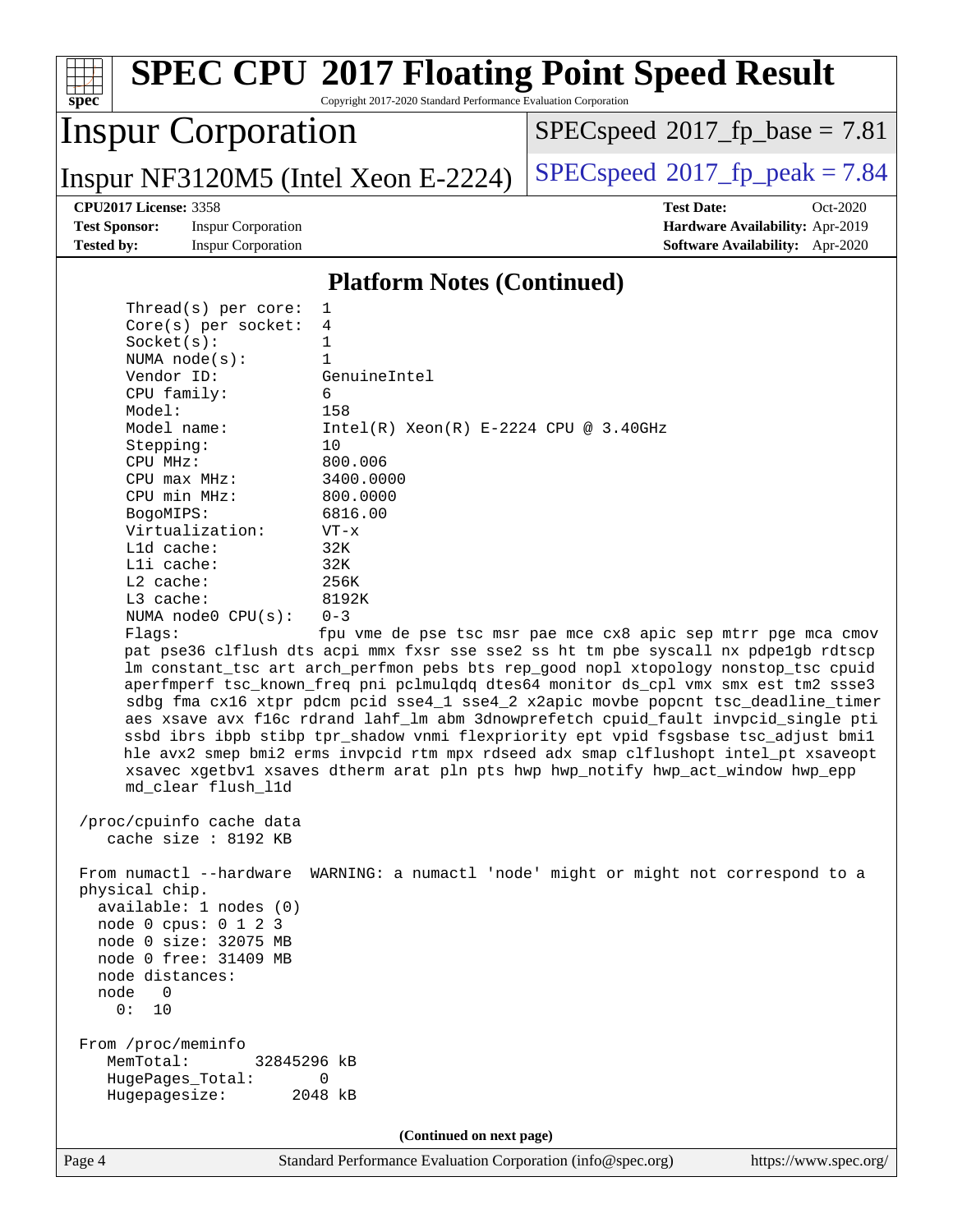| <b>SPEC CPU®2017 Floating Point Speed Result</b><br>Copyright 2017-2020 Standard Performance Evaluation Corporation<br>$spec^*$                                                                                                                                                                                                                                                                                                                                                                                                                                                                                                                                                                                                                                                                                                                                                                                                                        |                                                                                                                                                                                                                                                                                               |
|--------------------------------------------------------------------------------------------------------------------------------------------------------------------------------------------------------------------------------------------------------------------------------------------------------------------------------------------------------------------------------------------------------------------------------------------------------------------------------------------------------------------------------------------------------------------------------------------------------------------------------------------------------------------------------------------------------------------------------------------------------------------------------------------------------------------------------------------------------------------------------------------------------------------------------------------------------|-----------------------------------------------------------------------------------------------------------------------------------------------------------------------------------------------------------------------------------------------------------------------------------------------|
| <b>Inspur Corporation</b>                                                                                                                                                                                                                                                                                                                                                                                                                                                                                                                                                                                                                                                                                                                                                                                                                                                                                                                              | $SPEC speed^{\circ}2017\_fp\_base = 7.81$                                                                                                                                                                                                                                                     |
| Inspur NF3120M5 (Intel Xeon E-2224)                                                                                                                                                                                                                                                                                                                                                                                                                                                                                                                                                                                                                                                                                                                                                                                                                                                                                                                    | $SPEC speed^{\circ}2017$ [p_peak = 7.84                                                                                                                                                                                                                                                       |
| <b>CPU2017 License: 3358</b><br><b>Test Sponsor:</b><br><b>Inspur Corporation</b><br><b>Tested by:</b><br><b>Inspur Corporation</b>                                                                                                                                                                                                                                                                                                                                                                                                                                                                                                                                                                                                                                                                                                                                                                                                                    | <b>Test Date:</b><br>Oct-2020<br>Hardware Availability: Apr-2019<br>Software Availability: Apr-2020                                                                                                                                                                                           |
| <b>Platform Notes (Continued)</b>                                                                                                                                                                                                                                                                                                                                                                                                                                                                                                                                                                                                                                                                                                                                                                                                                                                                                                                      |                                                                                                                                                                                                                                                                                               |
| From /etc/*release* /etc/*version*<br>os-release:<br>NAME="Red Hat Enterprise Linux"<br>VERSION="8.1 (Ootpa)"<br>ID="rhel"<br>ID_LIKE="fedora"<br>VERSION_ID="8.1"<br>PLATFORM_ID="platform:el8"<br>PRETTY_NAME="Red Hat Enterprise Linux 8.1 (Ootpa)"<br>ANSI_COLOR="0;31"<br>redhat-release: Red Hat Enterprise Linux release 8.1 (Ootpa)<br>system-release: Red Hat Enterprise Linux release 8.1 (Ootpa)<br>system-release-cpe: cpe:/o:redhat:enterprise_linux:8.1:ga<br>uname $-a$ :<br>Linux localhost.localdomain 4.18.0-147.el8.x86_64 #1 SMP Thu Sep 26 15:52:44 UTC 2019<br>x86_64 x86_64 x86_64 GNU/Linux<br>Kernel self-reported vulnerability status:<br>$CVE-2018-3620$ (L1 Terminal Fault):<br>Microarchitectural Data Sampling:<br>CVE-2017-5754 (Meltdown):<br>CVE-2018-3639 (Speculative Store Bypass): Mitigation: Speculative Store Bypass disabled<br>$CVE-2017-5753$ (Spectre variant 1):<br>$CVE-2017-5715$ (Spectre variant 2): | Mitigation: PTE Inversion; VMX: conditional<br>cache flushes, SMT disabled<br>Mitigation: Clear CPU buffers; SMT disabled<br>Mitigation: PTI<br>via prctl and seccomp<br>Mitigation: usercopy/swapgs barriers and __user<br>pointer sanitization<br>Mitigation: Full generic retpoline, IBPB: |
| filling                                                                                                                                                                                                                                                                                                                                                                                                                                                                                                                                                                                                                                                                                                                                                                                                                                                                                                                                                | conditional, IBRS_FW, STIBP: disabled, RSB                                                                                                                                                                                                                                                    |
| run-level 3 Jun 22 07:12<br>SPEC is set to: /home/CPU2017                                                                                                                                                                                                                                                                                                                                                                                                                                                                                                                                                                                                                                                                                                                                                                                                                                                                                              |                                                                                                                                                                                                                                                                                               |
| Filesystem<br>Size Used Avail Use% Mounted on<br>Type<br>/dev/mapper/rhel-home xfs<br>380G<br>21G 359G                                                                                                                                                                                                                                                                                                                                                                                                                                                                                                                                                                                                                                                                                                                                                                                                                                                 | 6% /home                                                                                                                                                                                                                                                                                      |
| From /sys/devices/virtual/dmi/id<br>BIOS:<br>American Megatrends Inc. NF3120M5_BIOS_4.4.0 04/20/2020<br>Vendor:<br>Inspur<br>Product: NF3120M5<br>Product Family: Server<br>Serial: 220910775                                                                                                                                                                                                                                                                                                                                                                                                                                                                                                                                                                                                                                                                                                                                                          |                                                                                                                                                                                                                                                                                               |
| Additional information from dmidecode follows. WARNING: Use caution when you interpret                                                                                                                                                                                                                                                                                                                                                                                                                                                                                                                                                                                                                                                                                                                                                                                                                                                                 |                                                                                                                                                                                                                                                                                               |
| (Continued on next page)                                                                                                                                                                                                                                                                                                                                                                                                                                                                                                                                                                                                                                                                                                                                                                                                                                                                                                                               |                                                                                                                                                                                                                                                                                               |
| Page 5<br>Standard Performance Evaluation Corporation (info@spec.org)                                                                                                                                                                                                                                                                                                                                                                                                                                                                                                                                                                                                                                                                                                                                                                                                                                                                                  | https://www.spec.org/                                                                                                                                                                                                                                                                         |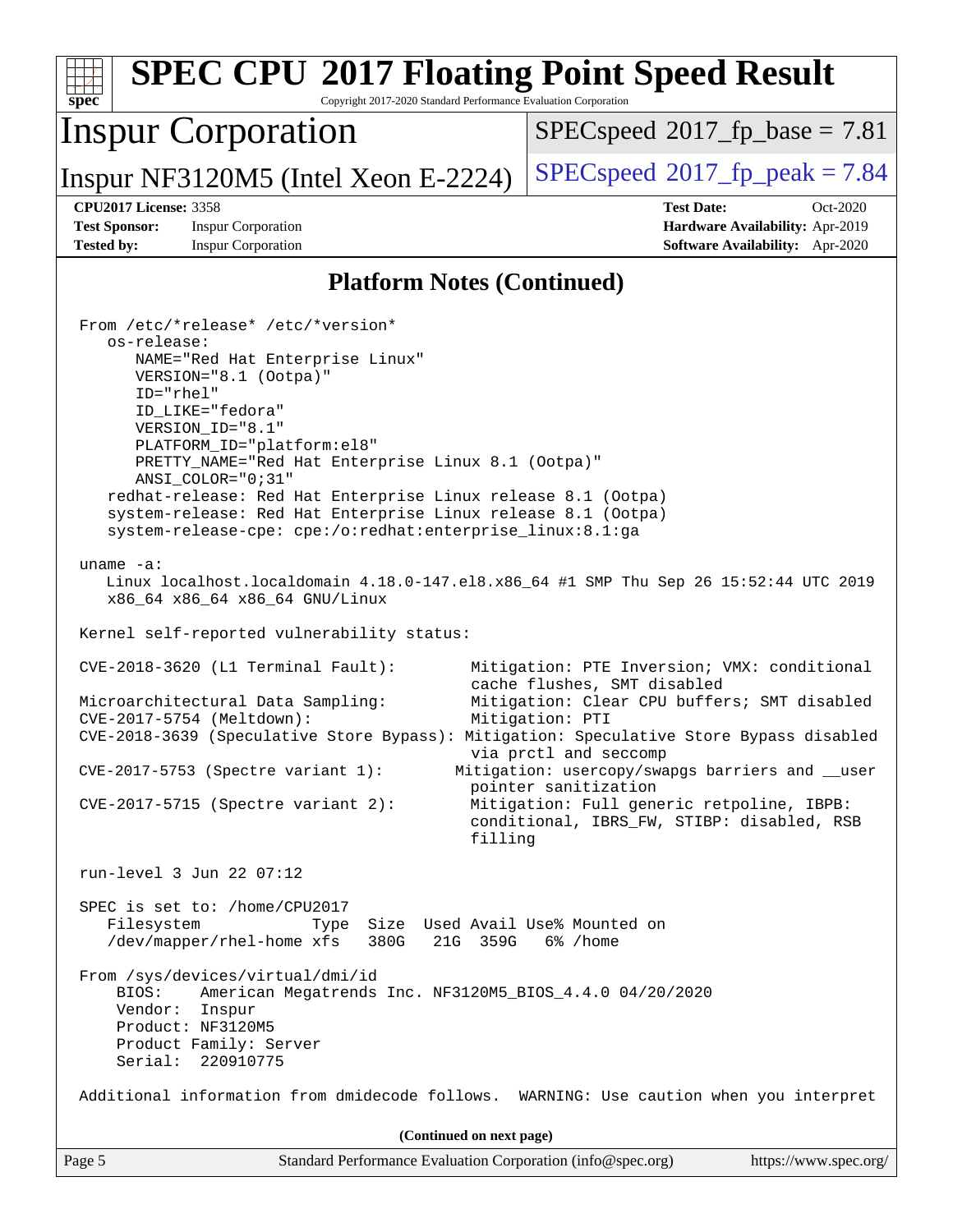| <b>SPEC CPU®2017 Floating Point Speed Result</b><br>Copyright 2017-2020 Standard Performance Evaluation Corporation<br>$SDec^*$                                                                                                                                                                                                                                                                                                                                                                                                                                      |                                                                                                     |  |  |
|----------------------------------------------------------------------------------------------------------------------------------------------------------------------------------------------------------------------------------------------------------------------------------------------------------------------------------------------------------------------------------------------------------------------------------------------------------------------------------------------------------------------------------------------------------------------|-----------------------------------------------------------------------------------------------------|--|--|
| <b>Inspur Corporation</b>                                                                                                                                                                                                                                                                                                                                                                                                                                                                                                                                            | $SPEC speed$ <sup>®</sup> 2017_fp_base = 7.81                                                       |  |  |
| Inspur NF3120M5 (Intel Xeon E-2224)                                                                                                                                                                                                                                                                                                                                                                                                                                                                                                                                  | $SPEC speed@2017_fp\_peak = 7.84$                                                                   |  |  |
| <b>CPU2017 License: 3358</b><br><b>Test Sponsor:</b><br><b>Inspur Corporation</b><br><b>Tested by:</b><br><b>Inspur Corporation</b>                                                                                                                                                                                                                                                                                                                                                                                                                                  | <b>Test Date:</b><br>Oct-2020<br>Hardware Availability: Apr-2019<br>Software Availability: Apr-2020 |  |  |
| <b>Platform Notes (Continued)</b>                                                                                                                                                                                                                                                                                                                                                                                                                                                                                                                                    |                                                                                                     |  |  |
| this section. The 'dmidecode' program reads system data which is "intended to allow<br>hardware to be accurately determined", but the intent may not be met, as there are<br>frequent changes to hardware, firmware, and the "DMTF SMBIOS" standard.<br>Memory:<br>3x Not Specified Not Specified<br>1x Samsung M391A4G43AB1-CVF 32767 MB 2 rank 2933<br>(End of data from sysinfo program)<br>This system support 4 DIMMs.<br>1 DIMM slots installed with 32 GB DIMM for this run,<br>and running at 2400 due to CPU limitation.                                    |                                                                                                     |  |  |
| <b>Compiler Version Notes</b>                                                                                                                                                                                                                                                                                                                                                                                                                                                                                                                                        |                                                                                                     |  |  |
| 619.1bm_s(base, peak) 638.imagick_s(base, peak)<br>C<br>644.nab_s(base, peak)                                                                                                                                                                                                                                                                                                                                                                                                                                                                                        |                                                                                                     |  |  |
| Intel(R) C Intel(R) 64 Compiler for applications running on Intel(R) 64,<br>Version 19.1.1.217 Build 20200306<br>Copyright (C) 1985-2020 Intel Corporation. All rights reserved.                                                                                                                                                                                                                                                                                                                                                                                     |                                                                                                     |  |  |
| $C++$ , C, Fortran   607.cactuBSSN_s(base, peak)                                                                                                                                                                                                                                                                                                                                                                                                                                                                                                                     |                                                                                                     |  |  |
| Intel(R) $C++$ Intel(R) 64 Compiler for applications running on Intel(R) 64,<br>Version 19.1.1.217 Build 20200306<br>Copyright (C) 1985-2020 Intel Corporation. All rights reserved.<br>Intel(R) C Intel(R) 64 Compiler for applications running on Intel(R) 64,<br>Version 19.1.1.217 Build 20200306<br>Copyright (C) 1985-2020 Intel Corporation. All rights reserved.<br>$Intel(R)$ Fortran Intel(R) 64 Compiler for applications running on Intel(R)<br>64, Version 19.1.1.217 Build 20200306<br>Copyright (C) 1985-2020 Intel Corporation. All rights reserved. |                                                                                                     |  |  |
| 603.bwaves_s(base, peak) 649.fotonik3d_s(base, peak)<br>Fortran<br>  654.roms_s(base, peak)                                                                                                                                                                                                                                                                                                                                                                                                                                                                          |                                                                                                     |  |  |
| $Intel(R)$ Fortran Intel(R) 64 Compiler for applications running on Intel(R)<br>64, Version 19.1.1.217 Build 20200306<br>Copyright (C) 1985-2020 Intel Corporation. All rights reserved.                                                                                                                                                                                                                                                                                                                                                                             |                                                                                                     |  |  |
| (Continued on next page)                                                                                                                                                                                                                                                                                                                                                                                                                                                                                                                                             |                                                                                                     |  |  |
| Page 6<br>Standard Performance Evaluation Corporation (info@spec.org)                                                                                                                                                                                                                                                                                                                                                                                                                                                                                                | https://www.spec.org/                                                                               |  |  |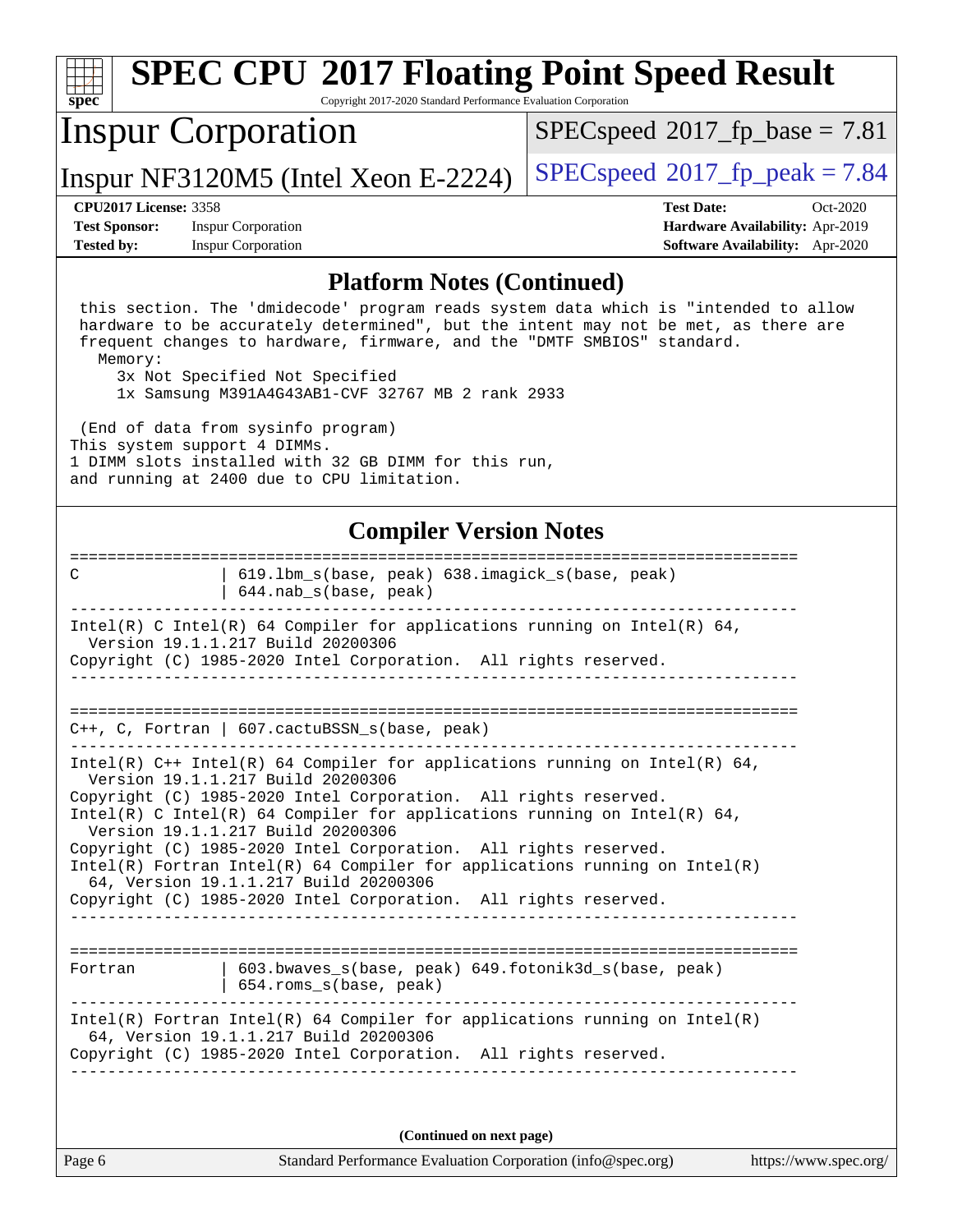| <b>SPEC CPU®2017 Floating Point Speed Result</b><br>$\mathbf{Spec}^*$<br>Copyright 2017-2020 Standard Performance Evaluation Corporation |                           |                                        |  |
|------------------------------------------------------------------------------------------------------------------------------------------|---------------------------|----------------------------------------|--|
| <b>Inspur Corporation</b><br>$SPEC speed^{\circ}2017\_fp\_base = 7.81$                                                                   |                           |                                        |  |
| $SPEC speed^{\circ}2017$ fp peak = 7.84<br>Inspur NF3120M5 (Intel Xeon E-2224)                                                           |                           |                                        |  |
| <b>CPU2017 License: 3358</b><br><b>Test Date:</b><br>$Oct-2020$                                                                          |                           |                                        |  |
| <b>Test Sponsor:</b><br><b>Inspur Corporation</b>                                                                                        |                           | Hardware Availability: Apr-2019        |  |
| <b>Tested by:</b>                                                                                                                        | <b>Inspur Corporation</b> | <b>Software Availability:</b> Apr-2020 |  |
| <b>Compiler Version Notes (Continued)</b><br>$621.wrf_s(base, peak)$ $627.cam4_s(base, peak)$<br>Fortran, C<br>$628.$ pop2_s(base, peak) |                           |                                        |  |

------------------------------------------------------------------------------ Intel(R) Fortran Intel(R) 64 Compiler for applications running on Intel(R)

------------------------------------------------------------------------------

**[Base Compiler Invocation](http://www.spec.org/auto/cpu2017/Docs/result-fields.html#BaseCompilerInvocation)**

Copyright (C) 1985-2020 Intel Corporation. All rights reserved.

Copyright (C) 1985-2020 Intel Corporation. All rights reserved.

Intel(R) C Intel(R) 64 Compiler for applications running on Intel(R) 64,

64, Version 19.1.1.217 Build 20200306

Version 19.1.1.217 Build 20200306

[C benchmarks](http://www.spec.org/auto/cpu2017/Docs/result-fields.html#Cbenchmarks):

[ifort](http://www.spec.org/cpu2017/results/res2020q4/cpu2017-20201109-24380.flags.html#user_CC_FCbase_intel_ifort_8111460550e3ca792625aed983ce982f94888b8b503583aa7ba2b8303487b4d8a21a13e7191a45c5fd58ff318f48f9492884d4413fa793fd88dd292cad7027ca) [icc](http://www.spec.org/cpu2017/results/res2020q4/cpu2017-20201109-24380.flags.html#user_CC_FCbase_intel_icc_66fc1ee009f7361af1fbd72ca7dcefbb700085f36577c54f309893dd4ec40d12360134090235512931783d35fd58c0460139e722d5067c5574d8eaf2b3e37e92)

[Fortran benchmarks](http://www.spec.org/auto/cpu2017/Docs/result-fields.html#Fortranbenchmarks):

[icpc](http://www.spec.org/cpu2017/results/res2020q4/cpu2017-20201109-24380.flags.html#user_CC_CXX_FCbase_intel_icpc_c510b6838c7f56d33e37e94d029a35b4a7bccf4766a728ee175e80a419847e808290a9b78be685c44ab727ea267ec2f070ec5dc83b407c0218cded6866a35d07) [icc](http://www.spec.org/cpu2017/results/res2020q4/cpu2017-20201109-24380.flags.html#user_CC_CXX_FCbase_intel_icc_66fc1ee009f7361af1fbd72ca7dcefbb700085f36577c54f309893dd4ec40d12360134090235512931783d35fd58c0460139e722d5067c5574d8eaf2b3e37e92) [ifort](http://www.spec.org/cpu2017/results/res2020q4/cpu2017-20201109-24380.flags.html#user_CC_CXX_FCbase_intel_ifort_8111460550e3ca792625aed983ce982f94888b8b503583aa7ba2b8303487b4d8a21a13e7191a45c5fd58ff318f48f9492884d4413fa793fd88dd292cad7027ca)

[Benchmarks using both Fortran and C](http://www.spec.org/auto/cpu2017/Docs/result-fields.html#BenchmarksusingbothFortranandC):

[Benchmarks using Fortran, C, and C++:](http://www.spec.org/auto/cpu2017/Docs/result-fields.html#BenchmarksusingFortranCandCXX)

[icc](http://www.spec.org/cpu2017/results/res2020q4/cpu2017-20201109-24380.flags.html#user_CCbase_intel_icc_66fc1ee009f7361af1fbd72ca7dcefbb700085f36577c54f309893dd4ec40d12360134090235512931783d35fd58c0460139e722d5067c5574d8eaf2b3e37e92)

[ifort](http://www.spec.org/cpu2017/results/res2020q4/cpu2017-20201109-24380.flags.html#user_FCbase_intel_ifort_8111460550e3ca792625aed983ce982f94888b8b503583aa7ba2b8303487b4d8a21a13e7191a45c5fd58ff318f48f9492884d4413fa793fd88dd292cad7027ca)

# **[Base Portability Flags](http://www.spec.org/auto/cpu2017/Docs/result-fields.html#BasePortabilityFlags)**

 603.bwaves\_s: [-DSPEC\\_LP64](http://www.spec.org/cpu2017/results/res2020q4/cpu2017-20201109-24380.flags.html#suite_basePORTABILITY603_bwaves_s_DSPEC_LP64) 607.cactuBSSN\_s: [-DSPEC\\_LP64](http://www.spec.org/cpu2017/results/res2020q4/cpu2017-20201109-24380.flags.html#suite_basePORTABILITY607_cactuBSSN_s_DSPEC_LP64) 619.lbm\_s: [-DSPEC\\_LP64](http://www.spec.org/cpu2017/results/res2020q4/cpu2017-20201109-24380.flags.html#suite_basePORTABILITY619_lbm_s_DSPEC_LP64) 621.wrf\_s: [-DSPEC\\_LP64](http://www.spec.org/cpu2017/results/res2020q4/cpu2017-20201109-24380.flags.html#suite_basePORTABILITY621_wrf_s_DSPEC_LP64) [-DSPEC\\_CASE\\_FLAG](http://www.spec.org/cpu2017/results/res2020q4/cpu2017-20201109-24380.flags.html#b621.wrf_s_baseCPORTABILITY_DSPEC_CASE_FLAG) [-convert big\\_endian](http://www.spec.org/cpu2017/results/res2020q4/cpu2017-20201109-24380.flags.html#user_baseFPORTABILITY621_wrf_s_convert_big_endian_c3194028bc08c63ac5d04de18c48ce6d347e4e562e8892b8bdbdc0214820426deb8554edfa529a3fb25a586e65a3d812c835984020483e7e73212c4d31a38223) 627.cam4\_s: [-DSPEC\\_LP64](http://www.spec.org/cpu2017/results/res2020q4/cpu2017-20201109-24380.flags.html#suite_basePORTABILITY627_cam4_s_DSPEC_LP64) [-DSPEC\\_CASE\\_FLAG](http://www.spec.org/cpu2017/results/res2020q4/cpu2017-20201109-24380.flags.html#b627.cam4_s_baseCPORTABILITY_DSPEC_CASE_FLAG) 628.pop2\_s: [-DSPEC\\_LP64](http://www.spec.org/cpu2017/results/res2020q4/cpu2017-20201109-24380.flags.html#suite_basePORTABILITY628_pop2_s_DSPEC_LP64) [-DSPEC\\_CASE\\_FLAG](http://www.spec.org/cpu2017/results/res2020q4/cpu2017-20201109-24380.flags.html#b628.pop2_s_baseCPORTABILITY_DSPEC_CASE_FLAG) [-convert big\\_endian](http://www.spec.org/cpu2017/results/res2020q4/cpu2017-20201109-24380.flags.html#user_baseFPORTABILITY628_pop2_s_convert_big_endian_c3194028bc08c63ac5d04de18c48ce6d347e4e562e8892b8bdbdc0214820426deb8554edfa529a3fb25a586e65a3d812c835984020483e7e73212c4d31a38223) [-assume byterecl](http://www.spec.org/cpu2017/results/res2020q4/cpu2017-20201109-24380.flags.html#user_baseFPORTABILITY628_pop2_s_assume_byterecl_7e47d18b9513cf18525430bbf0f2177aa9bf368bc7a059c09b2c06a34b53bd3447c950d3f8d6c70e3faf3a05c8557d66a5798b567902e8849adc142926523472) 638.imagick\_s: [-DSPEC\\_LP64](http://www.spec.org/cpu2017/results/res2020q4/cpu2017-20201109-24380.flags.html#suite_basePORTABILITY638_imagick_s_DSPEC_LP64) 644.nab\_s: [-DSPEC\\_LP64](http://www.spec.org/cpu2017/results/res2020q4/cpu2017-20201109-24380.flags.html#suite_basePORTABILITY644_nab_s_DSPEC_LP64) 649.fotonik3d\_s: [-DSPEC\\_LP64](http://www.spec.org/cpu2017/results/res2020q4/cpu2017-20201109-24380.flags.html#suite_basePORTABILITY649_fotonik3d_s_DSPEC_LP64) 654.roms\_s: [-DSPEC\\_LP64](http://www.spec.org/cpu2017/results/res2020q4/cpu2017-20201109-24380.flags.html#suite_basePORTABILITY654_roms_s_DSPEC_LP64)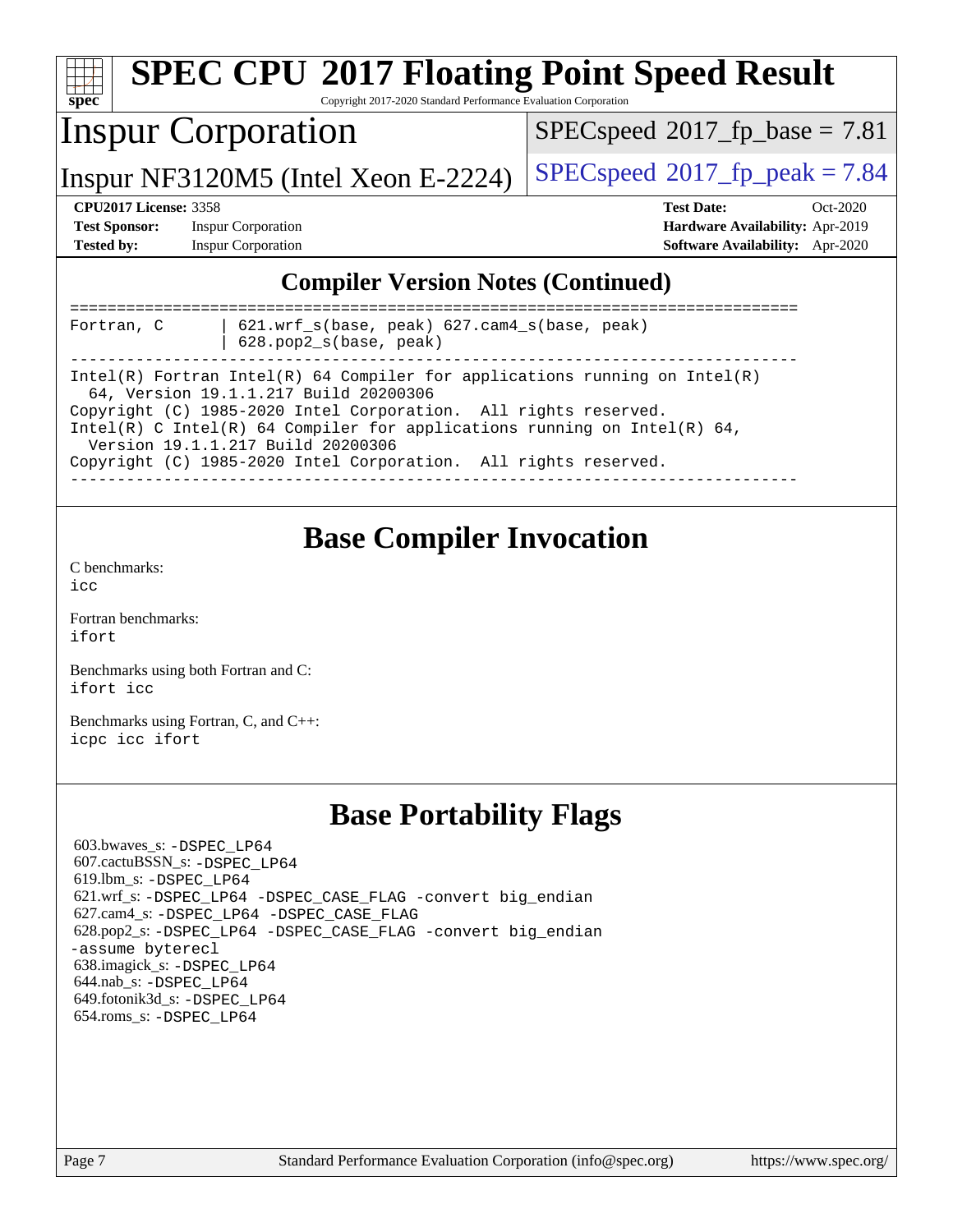| <b>SPEC CPU®2017 Floating Point Speed Result</b>                                                                                                                                                                                                                                                          |                                                                                                            |  |  |
|-----------------------------------------------------------------------------------------------------------------------------------------------------------------------------------------------------------------------------------------------------------------------------------------------------------|------------------------------------------------------------------------------------------------------------|--|--|
| $spec^*$<br>Copyright 2017-2020 Standard Performance Evaluation Corporation<br><b>Inspur Corporation</b><br>$SPEC speed$ <sup>®</sup> 2017_fp_base = 7.81                                                                                                                                                 |                                                                                                            |  |  |
| Inspur NF3120M5 (Intel Xeon E-2224)                                                                                                                                                                                                                                                                       | $SPEC speed^{\circ}2017$ [p_peak = 7.84                                                                    |  |  |
| <b>CPU2017 License: 3358</b><br><b>Test Sponsor:</b><br><b>Inspur Corporation</b><br><b>Tested by:</b><br><b>Inspur Corporation</b>                                                                                                                                                                       | <b>Test Date:</b><br>Oct-2020<br>Hardware Availability: Apr-2019<br><b>Software Availability:</b> Apr-2020 |  |  |
| <b>Base Optimization Flags</b>                                                                                                                                                                                                                                                                            |                                                                                                            |  |  |
| C benchmarks:<br>-m64 -std=c11 -xCORE-AVX2 -ipo -03 -no-prec-div -qopt-prefetch<br>-ffinite-math-only -qopt-mem-layout-trans=4 -qopenmp -DSPEC_OPENMP<br>-mbranches-within-32B-boundaries                                                                                                                 |                                                                                                            |  |  |
| Fortran benchmarks:<br>-m64 -Wl,-z, muldefs -DSPEC_OPENMP -xCORE-AVX2 -ipo -03 -no-prec-div<br>-qopt-prefetch -ffinite-math-only -qopt-mem-layout-trans=4 -qopenmp<br>-nostandard-realloc-lhs -mbranches-within-32B-boundaries<br>-L/usr/local/jemalloc64-5.0.1/lib -ljemalloc                            |                                                                                                            |  |  |
| Benchmarks using both Fortran and C:<br>-m64 -std=c11 -Wl,-z, muldefs -xCORE-AVX2 -ipo -03 -no-prec-div<br>-qopt-prefetch -ffinite-math-only -qopt-mem-layout-trans=4 -qopenmp<br>-DSPEC_OPENMP -mbranches-within-32B-boundaries -nostandard-realloc-lhs<br>-L/usr/local/jemalloc64-5.0.1/lib -ljemalloc  |                                                                                                            |  |  |
| Benchmarks using Fortran, C, and C++:<br>-m64 -std=c11 -Wl,-z, muldefs -xCORE-AVX2 -ipo -03 -no-prec-div<br>-qopt-prefetch -ffinite-math-only -qopt-mem-layout-trans=4 -qopenmp<br>-DSPEC OPENMP -mbranches-within-32B-boundaries -nostandard-realloc-lhs<br>-L/usr/local/jemalloc64-5.0.1/lib -ljemalloc |                                                                                                            |  |  |
| <b>Peak Compiler Invocation</b>                                                                                                                                                                                                                                                                           |                                                                                                            |  |  |
| C benchmarks:<br>icc                                                                                                                                                                                                                                                                                      |                                                                                                            |  |  |
| Fortran benchmarks:<br>ifort                                                                                                                                                                                                                                                                              |                                                                                                            |  |  |
| Benchmarks using both Fortran and C:                                                                                                                                                                                                                                                                      |                                                                                                            |  |  |

[ifort](http://www.spec.org/cpu2017/results/res2020q4/cpu2017-20201109-24380.flags.html#user_CC_FCpeak_intel_ifort_8111460550e3ca792625aed983ce982f94888b8b503583aa7ba2b8303487b4d8a21a13e7191a45c5fd58ff318f48f9492884d4413fa793fd88dd292cad7027ca) [icc](http://www.spec.org/cpu2017/results/res2020q4/cpu2017-20201109-24380.flags.html#user_CC_FCpeak_intel_icc_66fc1ee009f7361af1fbd72ca7dcefbb700085f36577c54f309893dd4ec40d12360134090235512931783d35fd58c0460139e722d5067c5574d8eaf2b3e37e92)

[Benchmarks using Fortran, C, and C++:](http://www.spec.org/auto/cpu2017/Docs/result-fields.html#BenchmarksusingFortranCandCXX) [icpc](http://www.spec.org/cpu2017/results/res2020q4/cpu2017-20201109-24380.flags.html#user_CC_CXX_FCpeak_intel_icpc_c510b6838c7f56d33e37e94d029a35b4a7bccf4766a728ee175e80a419847e808290a9b78be685c44ab727ea267ec2f070ec5dc83b407c0218cded6866a35d07) [icc](http://www.spec.org/cpu2017/results/res2020q4/cpu2017-20201109-24380.flags.html#user_CC_CXX_FCpeak_intel_icc_66fc1ee009f7361af1fbd72ca7dcefbb700085f36577c54f309893dd4ec40d12360134090235512931783d35fd58c0460139e722d5067c5574d8eaf2b3e37e92) [ifort](http://www.spec.org/cpu2017/results/res2020q4/cpu2017-20201109-24380.flags.html#user_CC_CXX_FCpeak_intel_ifort_8111460550e3ca792625aed983ce982f94888b8b503583aa7ba2b8303487b4d8a21a13e7191a45c5fd58ff318f48f9492884d4413fa793fd88dd292cad7027ca)

# **[Peak Portability Flags](http://www.spec.org/auto/cpu2017/Docs/result-fields.html#PeakPortabilityFlags)**

Same as Base Portability Flags

Page 8 Standard Performance Evaluation Corporation [\(info@spec.org\)](mailto:info@spec.org) <https://www.spec.org/>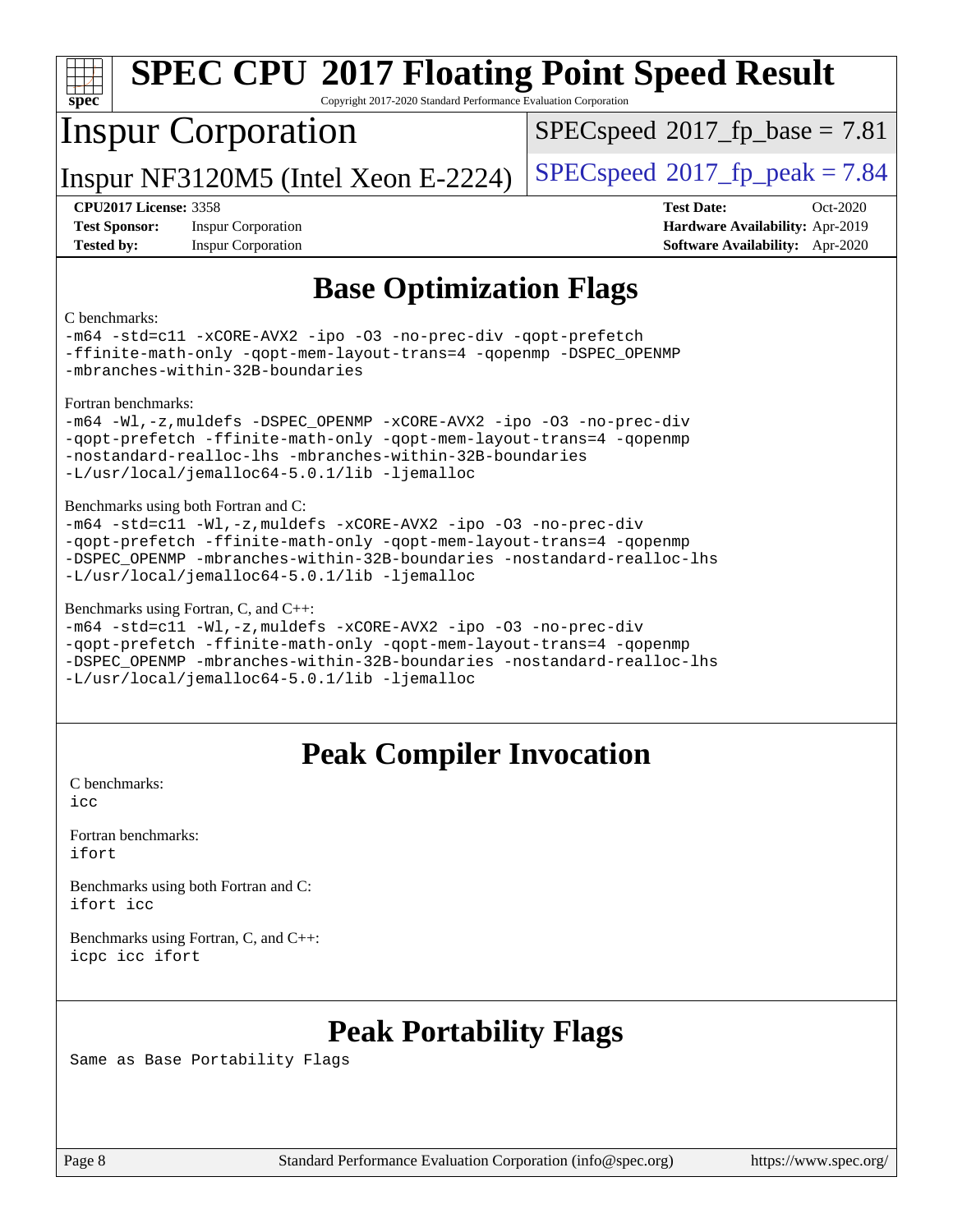## **[spec](http://www.spec.org/) [SPEC CPU](http://www.spec.org/auto/cpu2017/Docs/result-fields.html#SPECCPU2017FloatingPointSpeedResult)[2017 Floating Point Speed Result](http://www.spec.org/auto/cpu2017/Docs/result-fields.html#SPECCPU2017FloatingPointSpeedResult)** Copyright 2017-2020 Standard Performance Evaluation Corporation Inspur Corporation Inspur NF3120M5 (Intel Xeon E-2224)  $|SPECspeed^{\circ}2017_fp_peak = 7.84$  $|SPECspeed^{\circ}2017_fp_peak = 7.84$  $|SPECspeed^{\circ}2017_fp_peak = 7.84$  $|SPECspeed^{\circ}2017_fp_peak = 7.84$  $|SPECspeed^{\circ}2017_fp_peak = 7.84$  $SPECspeed^{\circledcirc}2017\_fp\_base = 7.81$  $SPECspeed^{\circledcirc}2017\_fp\_base = 7.81$ **[CPU2017 License:](http://www.spec.org/auto/cpu2017/Docs/result-fields.html#CPU2017License)** 3358 **[Test Date:](http://www.spec.org/auto/cpu2017/Docs/result-fields.html#TestDate)** Oct-2020 **[Test Sponsor:](http://www.spec.org/auto/cpu2017/Docs/result-fields.html#TestSponsor)** Inspur Corporation **[Hardware Availability:](http://www.spec.org/auto/cpu2017/Docs/result-fields.html#HardwareAvailability)** Apr-2019 **[Tested by:](http://www.spec.org/auto/cpu2017/Docs/result-fields.html#Testedby)** Inspur Corporation **[Software Availability:](http://www.spec.org/auto/cpu2017/Docs/result-fields.html#SoftwareAvailability)** Apr-2020 **[Peak Optimization Flags](http://www.spec.org/auto/cpu2017/Docs/result-fields.html#PeakOptimizationFlags)** [C benchmarks](http://www.spec.org/auto/cpu2017/Docs/result-fields.html#Cbenchmarks): 619.lbm\_s: basepeak = yes 638.imagick\_s: basepeak = yes  $644.nab$ <sub>S</sub>:  $-m64$   $-std=cl1$   $-Wl$ ,  $-z$ , muldefs  $-xCORE$ -AVX2  $-ipo$  [-O3](http://www.spec.org/cpu2017/results/res2020q4/cpu2017-20201109-24380.flags.html#user_peakCOPTIMIZE644_nab_s_f-O3) [-no-prec-div](http://www.spec.org/cpu2017/results/res2020q4/cpu2017-20201109-24380.flags.html#user_peakCOPTIMIZE644_nab_s_f-no-prec-div) [-qopt-prefetch](http://www.spec.org/cpu2017/results/res2020q4/cpu2017-20201109-24380.flags.html#user_peakCOPTIMIZE644_nab_s_f-qopt-prefetch) [-ffinite-math-only](http://www.spec.org/cpu2017/results/res2020q4/cpu2017-20201109-24380.flags.html#user_peakCOPTIMIZE644_nab_s_f_finite_math_only_cb91587bd2077682c4b38af759c288ed7c732db004271a9512da14a4f8007909a5f1427ecbf1a0fb78ff2a814402c6114ac565ca162485bbcae155b5e4258871) [-qopt-mem-layout-trans=4](http://www.spec.org/cpu2017/results/res2020q4/cpu2017-20201109-24380.flags.html#user_peakCOPTIMIZE644_nab_s_f-qopt-mem-layout-trans_fa39e755916c150a61361b7846f310bcdf6f04e385ef281cadf3647acec3f0ae266d1a1d22d972a7087a248fd4e6ca390a3634700869573d231a252c784941a8) [-qopenmp](http://www.spec.org/cpu2017/results/res2020q4/cpu2017-20201109-24380.flags.html#user_peakCOPTIMIZE644_nab_s_qopenmp_16be0c44f24f464004c6784a7acb94aca937f053568ce72f94b139a11c7c168634a55f6653758ddd83bcf7b8463e8028bb0b48b77bcddc6b78d5d95bb1df2967) [-DSPEC\\_OPENMP](http://www.spec.org/cpu2017/results/res2020q4/cpu2017-20201109-24380.flags.html#suite_peakCOPTIMIZE644_nab_s_DSPEC_OPENMP) [-mbranches-within-32B-boundaries](http://www.spec.org/cpu2017/results/res2020q4/cpu2017-20201109-24380.flags.html#user_peakEXTRA_COPTIMIZE644_nab_s_f-mbranches-within-32B-boundaries) [-L/usr/local/jemalloc64-5.0.1/lib](http://www.spec.org/cpu2017/results/res2020q4/cpu2017-20201109-24380.flags.html#user_peakEXTRA_LIBS644_nab_s_jemalloc_link_path64_1_cc289568b1a6c0fd3b62c91b824c27fcb5af5e8098e6ad028160d21144ef1b8aef3170d2acf0bee98a8da324cfe4f67d0a3d0c4cc4673d993d694dc2a0df248b) [-ljemalloc](http://www.spec.org/cpu2017/results/res2020q4/cpu2017-20201109-24380.flags.html#user_peakEXTRA_LIBS644_nab_s_jemalloc_link_lib_d1249b907c500fa1c0672f44f562e3d0f79738ae9e3c4a9c376d49f265a04b9c99b167ecedbf6711b3085be911c67ff61f150a17b3472be731631ba4d0471706) [Fortran benchmarks:](http://www.spec.org/auto/cpu2017/Docs/result-fields.html#Fortranbenchmarks) 603.bwaves\_s: [-m64](http://www.spec.org/cpu2017/results/res2020q4/cpu2017-20201109-24380.flags.html#user_peakFCLD603_bwaves_s_m64-icc) [-Wl,-z,muldefs](http://www.spec.org/cpu2017/results/res2020q4/cpu2017-20201109-24380.flags.html#user_peakEXTRA_LDFLAGS603_bwaves_s_link_force_multiple1_b4cbdb97b34bdee9ceefcfe54f4c8ea74255f0b02a4b23e853cdb0e18eb4525ac79b5a88067c842dd0ee6996c24547a27a4b99331201badda8798ef8a743f577) [-prof-gen](http://www.spec.org/cpu2017/results/res2020q4/cpu2017-20201109-24380.flags.html#user_peakPASS1_FFLAGSPASS1_LDFLAGS603_bwaves_s_prof_gen_5aa4926d6013ddb2a31985c654b3eb18169fc0c6952a63635c234f711e6e63dd76e94ad52365559451ec499a2cdb89e4dc58ba4c67ef54ca681ffbe1461d6b36)(pass 1) [-prof-use](http://www.spec.org/cpu2017/results/res2020q4/cpu2017-20201109-24380.flags.html#user_peakPASS2_FFLAGSPASS2_LDFLAGS603_bwaves_s_prof_use_1a21ceae95f36a2b53c25747139a6c16ca95bd9def2a207b4f0849963b97e94f5260e30a0c64f4bb623698870e679ca08317ef8150905d41bd88c6f78df73f19)(pass 2) [-DSPEC\\_SUPPRESS\\_OPENMP](http://www.spec.org/cpu2017/results/res2020q4/cpu2017-20201109-24380.flags.html#suite_peakPASS1_FOPTIMIZE603_bwaves_s_DSPEC_SUPPRESS_OPENMP) [-DSPEC\\_OPENMP](http://www.spec.org/cpu2017/results/res2020q4/cpu2017-20201109-24380.flags.html#suite_peakPASS2_FOPTIMIZE603_bwaves_s_DSPEC_OPENMP) [-ipo](http://www.spec.org/cpu2017/results/res2020q4/cpu2017-20201109-24380.flags.html#user_peakPASS1_FOPTIMIZEPASS2_FOPTIMIZE603_bwaves_s_f-ipo) [-xCORE-AVX2](http://www.spec.org/cpu2017/results/res2020q4/cpu2017-20201109-24380.flags.html#user_peakPASS2_FOPTIMIZE603_bwaves_s_f-xCORE-AVX2) [-O3](http://www.spec.org/cpu2017/results/res2020q4/cpu2017-20201109-24380.flags.html#user_peakPASS1_FOPTIMIZEPASS2_FOPTIMIZE603_bwaves_s_f-O3) [-no-prec-div](http://www.spec.org/cpu2017/results/res2020q4/cpu2017-20201109-24380.flags.html#user_peakPASS1_FOPTIMIZEPASS2_FOPTIMIZE603_bwaves_s_f-no-prec-div) [-qopt-prefetch](http://www.spec.org/cpu2017/results/res2020q4/cpu2017-20201109-24380.flags.html#user_peakPASS1_FOPTIMIZEPASS2_FOPTIMIZE603_bwaves_s_f-qopt-prefetch) [-ffinite-math-only](http://www.spec.org/cpu2017/results/res2020q4/cpu2017-20201109-24380.flags.html#user_peakPASS1_FOPTIMIZEPASS2_FOPTIMIZE603_bwaves_s_f_finite_math_only_cb91587bd2077682c4b38af759c288ed7c732db004271a9512da14a4f8007909a5f1427ecbf1a0fb78ff2a814402c6114ac565ca162485bbcae155b5e4258871) [-qopt-mem-layout-trans=4](http://www.spec.org/cpu2017/results/res2020q4/cpu2017-20201109-24380.flags.html#user_peakPASS1_FOPTIMIZEPASS2_FOPTIMIZE603_bwaves_s_f-qopt-mem-layout-trans_fa39e755916c150a61361b7846f310bcdf6f04e385ef281cadf3647acec3f0ae266d1a1d22d972a7087a248fd4e6ca390a3634700869573d231a252c784941a8) [-qopenmp](http://www.spec.org/cpu2017/results/res2020q4/cpu2017-20201109-24380.flags.html#user_peakPASS2_FOPTIMIZE603_bwaves_s_qopenmp_16be0c44f24f464004c6784a7acb94aca937f053568ce72f94b139a11c7c168634a55f6653758ddd83bcf7b8463e8028bb0b48b77bcddc6b78d5d95bb1df2967) [-nostandard-realloc-lhs](http://www.spec.org/cpu2017/results/res2020q4/cpu2017-20201109-24380.flags.html#user_peakEXTRA_FOPTIMIZE603_bwaves_s_f_2003_std_realloc_82b4557e90729c0f113870c07e44d33d6f5a304b4f63d4c15d2d0f1fab99f5daaed73bdb9275d9ae411527f28b936061aa8b9c8f2d63842963b95c9dd6426b8a) [-mbranches-within-32B-boundaries](http://www.spec.org/cpu2017/results/res2020q4/cpu2017-20201109-24380.flags.html#user_peakEXTRA_FOPTIMIZE603_bwaves_s_f-mbranches-within-32B-boundaries) [-L/usr/local/jemalloc64-5.0.1/lib](http://www.spec.org/cpu2017/results/res2020q4/cpu2017-20201109-24380.flags.html#user_peakEXTRA_LIBS603_bwaves_s_jemalloc_link_path64_1_cc289568b1a6c0fd3b62c91b824c27fcb5af5e8098e6ad028160d21144ef1b8aef3170d2acf0bee98a8da324cfe4f67d0a3d0c4cc4673d993d694dc2a0df248b) [-ljemalloc](http://www.spec.org/cpu2017/results/res2020q4/cpu2017-20201109-24380.flags.html#user_peakEXTRA_LIBS603_bwaves_s_jemalloc_link_lib_d1249b907c500fa1c0672f44f562e3d0f79738ae9e3c4a9c376d49f265a04b9c99b167ecedbf6711b3085be911c67ff61f150a17b3472be731631ba4d0471706) 649.fotonik3d\_s: Same as 603.bwaves\_s 654.roms\_s: basepeak = yes [Benchmarks using both Fortran and C](http://www.spec.org/auto/cpu2017/Docs/result-fields.html#BenchmarksusingbothFortranandC): 621.wrf\_s: [-m64](http://www.spec.org/cpu2017/results/res2020q4/cpu2017-20201109-24380.flags.html#user_peakCCFCLD621_wrf_s_m64-icc) [-std=c11](http://www.spec.org/cpu2017/results/res2020q4/cpu2017-20201109-24380.flags.html#user_peakCC621_wrf_s_std-icc-std_0e1c27790398a4642dfca32ffe6c27b5796f9c2d2676156f2e42c9c44eaad0c049b1cdb667a270c34d979996257aeb8fc440bfb01818dbc9357bd9d174cb8524) [-Wl,-z,muldefs](http://www.spec.org/cpu2017/results/res2020q4/cpu2017-20201109-24380.flags.html#user_peakEXTRA_LDFLAGS621_wrf_s_link_force_multiple1_b4cbdb97b34bdee9ceefcfe54f4c8ea74255f0b02a4b23e853cdb0e18eb4525ac79b5a88067c842dd0ee6996c24547a27a4b99331201badda8798ef8a743f577) [-prof-gen](http://www.spec.org/cpu2017/results/res2020q4/cpu2017-20201109-24380.flags.html#user_peakPASS1_CFLAGSPASS1_FFLAGSPASS1_LDFLAGS621_wrf_s_prof_gen_5aa4926d6013ddb2a31985c654b3eb18169fc0c6952a63635c234f711e6e63dd76e94ad52365559451ec499a2cdb89e4dc58ba4c67ef54ca681ffbe1461d6b36)(pass 1) [-prof-use](http://www.spec.org/cpu2017/results/res2020q4/cpu2017-20201109-24380.flags.html#user_peakPASS2_CFLAGSPASS2_FFLAGSPASS2_LDFLAGS621_wrf_s_prof_use_1a21ceae95f36a2b53c25747139a6c16ca95bd9def2a207b4f0849963b97e94f5260e30a0c64f4bb623698870e679ca08317ef8150905d41bd88c6f78df73f19)(pass 2) [-ipo](http://www.spec.org/cpu2017/results/res2020q4/cpu2017-20201109-24380.flags.html#user_peakPASS1_COPTIMIZEPASS1_FOPTIMIZEPASS2_COPTIMIZEPASS2_FOPTIMIZE621_wrf_s_f-ipo) [-xCORE-AVX2](http://www.spec.org/cpu2017/results/res2020q4/cpu2017-20201109-24380.flags.html#user_peakPASS2_COPTIMIZEPASS2_FOPTIMIZE621_wrf_s_f-xCORE-AVX2) [-O3](http://www.spec.org/cpu2017/results/res2020q4/cpu2017-20201109-24380.flags.html#user_peakPASS1_COPTIMIZEPASS1_FOPTIMIZEPASS2_COPTIMIZEPASS2_FOPTIMIZE621_wrf_s_f-O3) [-no-prec-div](http://www.spec.org/cpu2017/results/res2020q4/cpu2017-20201109-24380.flags.html#user_peakPASS1_COPTIMIZEPASS1_FOPTIMIZEPASS2_COPTIMIZEPASS2_FOPTIMIZE621_wrf_s_f-no-prec-div) [-qopt-prefetch](http://www.spec.org/cpu2017/results/res2020q4/cpu2017-20201109-24380.flags.html#user_peakPASS1_COPTIMIZEPASS1_FOPTIMIZEPASS2_COPTIMIZEPASS2_FOPTIMIZE621_wrf_s_f-qopt-prefetch) [-ffinite-math-only](http://www.spec.org/cpu2017/results/res2020q4/cpu2017-20201109-24380.flags.html#user_peakPASS1_COPTIMIZEPASS1_FOPTIMIZEPASS2_COPTIMIZEPASS2_FOPTIMIZE621_wrf_s_f_finite_math_only_cb91587bd2077682c4b38af759c288ed7c732db004271a9512da14a4f8007909a5f1427ecbf1a0fb78ff2a814402c6114ac565ca162485bbcae155b5e4258871) [-qopt-mem-layout-trans=4](http://www.spec.org/cpu2017/results/res2020q4/cpu2017-20201109-24380.flags.html#user_peakPASS1_COPTIMIZEPASS1_FOPTIMIZEPASS2_COPTIMIZEPASS2_FOPTIMIZE621_wrf_s_f-qopt-mem-layout-trans_fa39e755916c150a61361b7846f310bcdf6f04e385ef281cadf3647acec3f0ae266d1a1d22d972a7087a248fd4e6ca390a3634700869573d231a252c784941a8) -DSPEC SUPPRESS OPENMP [-qopenmp](http://www.spec.org/cpu2017/results/res2020q4/cpu2017-20201109-24380.flags.html#user_peakPASS2_COPTIMIZEPASS2_FOPTIMIZE621_wrf_s_qopenmp_16be0c44f24f464004c6784a7acb94aca937f053568ce72f94b139a11c7c168634a55f6653758ddd83bcf7b8463e8028bb0b48b77bcddc6b78d5d95bb1df2967) -DSPEC OPENMP [-mbranches-within-32B-boundaries](http://www.spec.org/cpu2017/results/res2020q4/cpu2017-20201109-24380.flags.html#user_peakEXTRA_COPTIMIZEEXTRA_FOPTIMIZE621_wrf_s_f-mbranches-within-32B-boundaries) [-nostandard-realloc-lhs](http://www.spec.org/cpu2017/results/res2020q4/cpu2017-20201109-24380.flags.html#user_peakEXTRA_FOPTIMIZE621_wrf_s_f_2003_std_realloc_82b4557e90729c0f113870c07e44d33d6f5a304b4f63d4c15d2d0f1fab99f5daaed73bdb9275d9ae411527f28b936061aa8b9c8f2d63842963b95c9dd6426b8a) [-L/usr/local/jemalloc64-5.0.1/lib](http://www.spec.org/cpu2017/results/res2020q4/cpu2017-20201109-24380.flags.html#user_peakEXTRA_LIBS621_wrf_s_jemalloc_link_path64_1_cc289568b1a6c0fd3b62c91b824c27fcb5af5e8098e6ad028160d21144ef1b8aef3170d2acf0bee98a8da324cfe4f67d0a3d0c4cc4673d993d694dc2a0df248b) [-ljemalloc](http://www.spec.org/cpu2017/results/res2020q4/cpu2017-20201109-24380.flags.html#user_peakEXTRA_LIBS621_wrf_s_jemalloc_link_lib_d1249b907c500fa1c0672f44f562e3d0f79738ae9e3c4a9c376d49f265a04b9c99b167ecedbf6711b3085be911c67ff61f150a17b3472be731631ba4d0471706) 627.cam4\_s: basepeak = yes  $628.pop2_s:$  basepeak = yes [Benchmarks using Fortran, C, and C++](http://www.spec.org/auto/cpu2017/Docs/result-fields.html#BenchmarksusingFortranCandCXX):  $607.cactuBSSN_s$ : basepeak = yes [The flags files that were used to format this result can be browsed at](tmsearch) [http://www.spec.org/cpu2017/flags/Intel-ic19.1u1-official-linux64\\_revA.html](http://www.spec.org/cpu2017/flags/Intel-ic19.1u1-official-linux64_revA.html) <http://www.spec.org/cpu2017/flags/Inspur-Platform-Settings-V1.9.html>